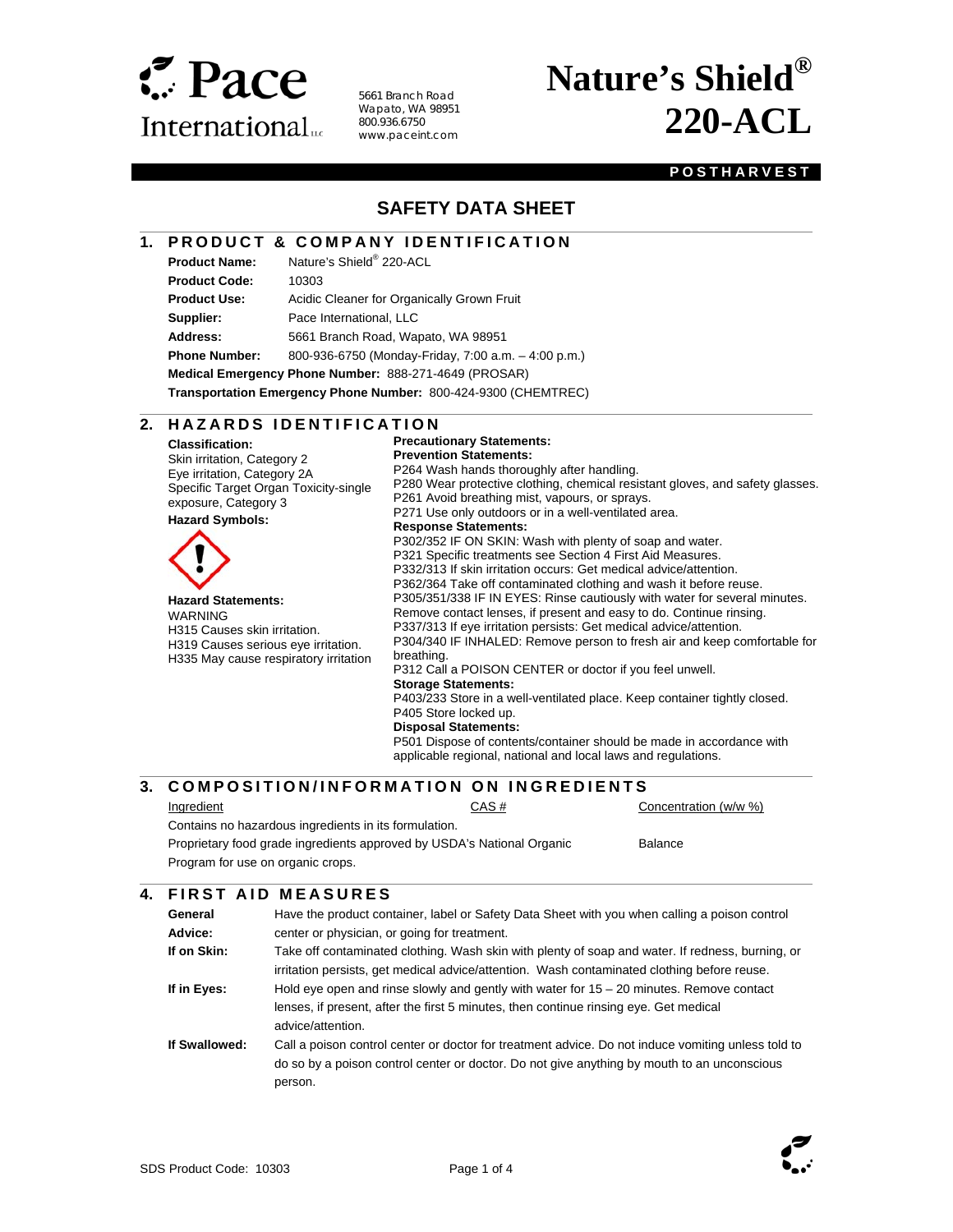

l

 $\overline{\phantom{a}}$ 

l

 $\overline{\phantom{a}}$ 

l

# **Nature's Shield® 220-ACL**

**If Inhaled:** Move person to fresh air. If person is not breathing, call 911 or an ambulance, and then give artificial respiration, preferably mouth-to-mouth, if possible.

#### **5. FIRE FIGHTING MEASURES**

| <b>Extinguishing Media:</b>           | Not flammable. Use any means suitable for extinguishing surrounding fire. |
|---------------------------------------|---------------------------------------------------------------------------|
|                                       | Water spray may be used to keep fire exposed containers cool.             |
| <b>Special Exposure Hazards:</b>      | None known.                                                               |
| <b>Special Protective Equipment /</b> |                                                                           |
| <b>Procedures for Firefighters:</b>   | Wear self-contained breathing equipment.                                  |
|                                       |                                                                           |

#### **6. A C C I D E N T A L RELEASE MEASURES**

| <b>Personal Precautions:</b>              | Wear protective clothing, chemical resistant gloves, and safety glasses.                                                                                                                                                                                      |
|-------------------------------------------|---------------------------------------------------------------------------------------------------------------------------------------------------------------------------------------------------------------------------------------------------------------|
| <b>Environmental Precautions:</b>         | In case of spill isolate area and deny entry to unnecessary personnel.                                                                                                                                                                                        |
| <b>Containment / Clean-Up</b><br>Methods: | Stop spill at the source. Construct temporary dikes of dirt, sand, or other<br>appropriate material to prevent spreading of the material. Absorb with an inert<br>material such as sand or vermiculite and place in an appropriate container for<br>disposal. |

### **7. H A N D L I N G & S T O R A G E**

**Handling:** Avoid contact with skin and eyes. Good standards of hygiene should be maintained at all times. Smoking, eating, and drinking are prohibited in the work area. For personal protection wear protective clothing, chemical resistant gloves, and safety glasses. **Storage:** Store in a cool, dry area at room temperature, and away from direct sunlight. Keep container tightly closed when not in use. Keep out of reach of children and livestock. Store locked up.

### **8. EXPOSURE CONTROLS/PERSONAL PROTECTION**

| <b>Occupational Exposure Limits:</b> | Contains no substances with occupational exposure limit values.                 |  |
|--------------------------------------|---------------------------------------------------------------------------------|--|
| <b>Engineering Controls:</b>         | Local exhaust ventilation maybe necessary to control air contaminants to their  |  |
|                                      | exposure limits. The use of local ventilation is recommended to control         |  |
|                                      | emissions near the source. Provide mechanical ventilation for confined          |  |
|                                      | spaces.                                                                         |  |
| <b>Personal Protective</b>           | <b>Clothing:</b> Wear protective clothing and chemical resistant gloves when    |  |
| Equipment :                          | handling.                                                                       |  |
|                                      | <b>Eye Protection:</b> Wear safety glasses. Eye fountain and washing facilities |  |
|                                      | should be present at work area.                                                 |  |
|                                      | Respiratory Protection: Not normally required. A NIOSH-approved respirator      |  |
|                                      | with organic vapor filter may be used in misty environments without proper      |  |
|                                      | ventilation.                                                                    |  |

#### **9. P H Y S I C A L & C H E M I C A L P R O P E R T I E S**

| <b>Physical state:</b>         | Liquid            |                                 |                     |
|--------------------------------|-------------------|---------------------------------|---------------------|
| Appearance:                    | Amber, clear,     | <b>Upper/Lower flammability</b> | Not available       |
|                                | homogenous        | limits:                         |                     |
| Odor:                          | Little to no odor | Vapor pressure:                 | Not available       |
| Odor threshold:                | Not available     | Vapor density: (air =1)         | Not available       |
| pH:                            | $1.0 - 3.0$       | Specific Gravity: $(H2O = 1)$   | 1.068               |
| <b>Melting/Freezing point:</b> | Not available     | Solubility:                     | Miscible with water |
| <b>Boiling point:</b>          | 212°F (100°C)     | <b>Partition coefficient</b>    | Not available       |
|                                |                   | (n-octanol-water):              |                     |
| Flash point:                   | Not flammable     | Auto-ignition temperature:      | Not available       |
| <b>Evaporation rate:</b>       | Not available     | Decomposition temperature:      | Not available       |
| Flammability (solid, gas):     | Not applicable    | Viscosity:                      | Not available       |
|                                |                   |                                 |                     |

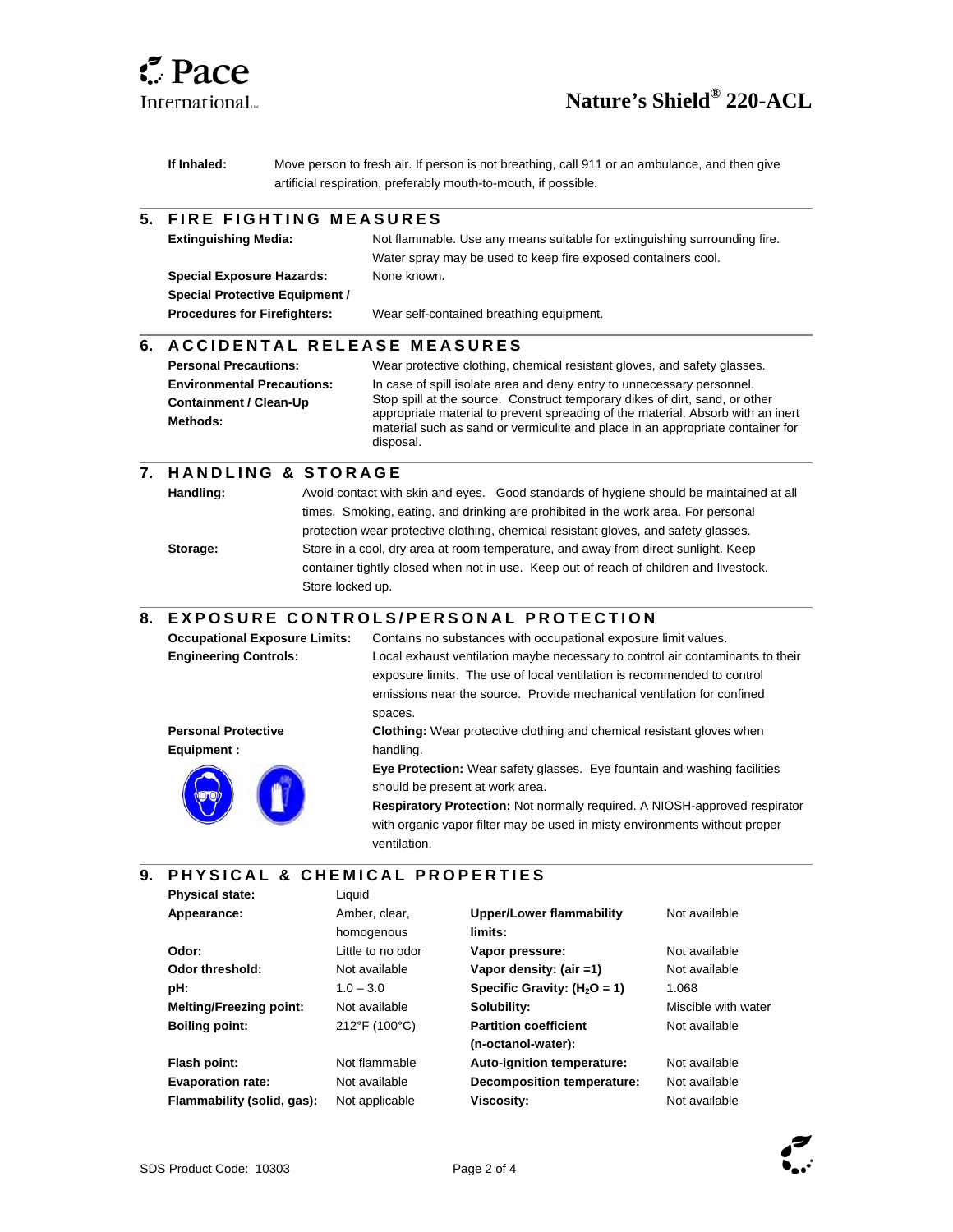$\overline{\phantom{a}}$ 

l

#### **10. STABILITY & REACTIVITY**

**Reactivity hazards:** None known **Conditions to avoid:** None known **Hazardous decomposition products:** 

**Chemical stability:** Stable at ambient conditions **Incompatible materials:** Alkali metals, strong oxidizers Sodium oxides

#### 11. TOXICOLOGICAL INFORMATION

| <b>Acute toxicity:</b>            | <b>Acute Oral:</b>                                                                                              | $LD_{50}$ (estimate): $>$ 5000 mg/kg                                               | Based on Ingredients |
|-----------------------------------|-----------------------------------------------------------------------------------------------------------------|------------------------------------------------------------------------------------|----------------------|
|                                   | <b>Acute Dermal:</b>                                                                                            | $LD_{50}$ (estimate): $>$ 5000 mg/kg                                               | Based on Ingredients |
|                                   | Inhalation:                                                                                                     | $LC_{50}$ (estimate): $> 20$ mg/L                                                  | Based on Ingredients |
| <b>Skin corrosion/irritation:</b> | Causes skin irritation                                                                                          |                                                                                    |                      |
| Eye damage/irritation:            | Causes serious eye irritation                                                                                   |                                                                                    |                      |
| <b>Respiratory/Skin</b>           |                                                                                                                 |                                                                                    |                      |
| sensitization:                    | May cause respiratory irritation.                                                                               |                                                                                    |                      |
| Germ cell mutagenicity:           | Not available                                                                                                   |                                                                                    |                      |
| Carcinogenicity:                  | No carcinogenic effects are expected due to product being comprised of FDA-<br>approved food-grade ingredients. |                                                                                    |                      |
| <b>Reproductive toxicity:</b>     | Occasional workplace exposure is not expected to present a hazard.                                              |                                                                                    |                      |
| Target organ effects:             | No known target organ effects.                                                                                  |                                                                                    |                      |
| <b>Aspiration hazard:</b>         | Material does not present an aspiration hazard.                                                                 |                                                                                    |                      |
| <b>Potential health effects:</b>  | may cause skin irritation.                                                                                      | May cause redness and reversible irritation to eyes. Prolonged or repeated contact |                      |

#### l **12. ECOLOGICAL INFORMATION**

| Toxicity:                         | $LC_{50}$ (96-hr) fish: $> 100$ mg/L (estimate) | Based on Ingredients |
|-----------------------------------|-------------------------------------------------|----------------------|
| Persistence/ degradability:       | Not available                                   |                      |
| <b>Bioaccumulative potential:</b> | Not available                                   |                      |
| Mobility in soil:                 | Not available                                   |                      |
| Other adverse effects:            | Not available                                   |                      |
|                                   |                                                 |                      |

### **13. DISPOSAL CONSIDERATIONS**

 $\overline{a}$ 

l

 $\overline{\phantom{a}}$ 

**Disposal methods:** Recover or recycle if possible. Do not discharge into sewers, lakes, streams, or other bodies of water. Disposal should be made in accordance with applicable regional, national and local laws and regulations. Consult appropriate regulatory officials for information on disposal, keeping in mind that local regulations may be more stringent than regional or national requirements.

#### **14. TRANSPORT INFORMATION**

UN number: Not applicable Not applicable Not applicable Not applicable **Proper shipping name:** Not regulated Not regulated Not regulated Not regulated **Hazard class(es):** Not applicable **Not applicable** Not applicable Not applicable **Packing group:** Not applicable Not applicable Not applicable Not applicable **Marine Pollutant:** Not applicable **Special precautions:** None

**DOT A** IMDG IMDG IATA